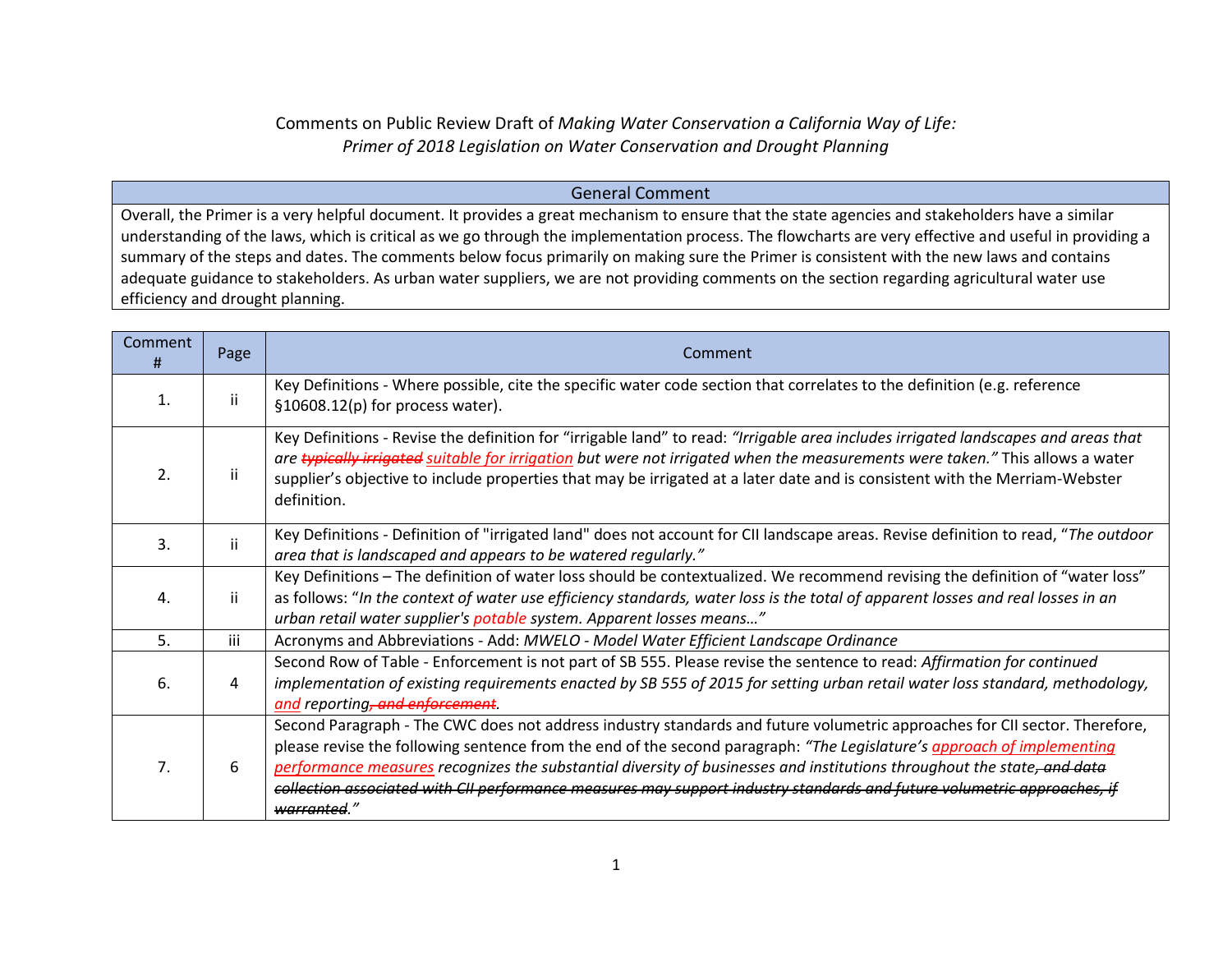| Comment<br># | Page           | Comment                                                                                                                                                                                                                                                                                                                                                                                                                                                                                                                                                                                                                                                                    |
|--------------|----------------|----------------------------------------------------------------------------------------------------------------------------------------------------------------------------------------------------------------------------------------------------------------------------------------------------------------------------------------------------------------------------------------------------------------------------------------------------------------------------------------------------------------------------------------------------------------------------------------------------------------------------------------------------------------------------|
| 8.           | 6              | Second Paragraph - The text should be revised to clarify the specific standards and practices to be established: The resulting<br>CWC §10609 requires DWR and the State Water Board to establish standards and practices for (1) indoor residential use; (2)<br>outdoor residential use; (3) outdoor CII use with dedicated irrigation meters; and(4) water losses.; and (5) appropriate variances<br>reflecting CWC §10609 also requires DWR and the State Water Board to establish performance measures for CII water use and<br>appropriate variances for unique uses that can have a material effect on an urban retail water supplier's urban water use<br>objective. |
| 9.           | 6              | Third Paragraph - The last part of the sentence implies anticipation of additional authority. Revise to read: "For this reason, the<br>Legislature required a thorough review of the progress, outcomes, and effects of near-term implementation, along with<br>recommendations, if any, for improving statewide urban water use efficiency-before considering additional authority for the<br>State Water Board to update and amend the adopted urban water use efficiency standards after 2022."                                                                                                                                                                         |
| 10.          | 6              | Fourth Paragraph - Recommend text be revised to include the adoption of variances and the streamlining of data reporting:<br>"(1) urban water use efficiency standards and urban water use objective; (2) CII performance measures; (3) appropriate<br>variances; (34) State-provided data; (45) reporting requirements; (56) compliance, enforcement, and legislative oversight; and<br>(67) public access to streamlining water data reporting."                                                                                                                                                                                                                         |
| 11.          | $\overline{7}$ | First Paragraph - The legislation does not state that the standards are minimum. Delete "minimum."                                                                                                                                                                                                                                                                                                                                                                                                                                                                                                                                                                         |
| 12.          | $\overline{7}$ | Third Paragraph - All new authorities and requirements for urban water use objectives are enforceable after 2022. Revise to<br>reflect the start of enforcement on November 1, 2023, with information orders.                                                                                                                                                                                                                                                                                                                                                                                                                                                              |
| 13.          | 7              | Third Paragraph - §10608.16 requires that the state shall achieve a 20-percent reduction in urban per capita water use in<br>California on or before December 31, 2020. Revise sentence to read: "AB 1668 requires that implementation of the new<br>authorities and requirements result in-supplier statewide conservation exceeding current statewide targets."                                                                                                                                                                                                                                                                                                          |
| 14.          | $\overline{7}$ | Bullet at the Bottom of the Page - Bullet reads: "Requires DWR, in coordination with the State Water Board, to conduct<br>necessary studies and investigations and develop recommendations to the Legislature on efficiency standards for indoor<br>residential use" This sentence should be modified to be consistent with §10609.4 (b)(1), which states that DWR shall conduct<br>necessary studies and may jointly recommend to the Legislature a standard.                                                                                                                                                                                                             |
| 15.          | 9              | Urban Water Use Objective #3 references "dedicated irrigation meters or equivalent" Note that equivalent may not be<br>technically feasible or cost-effective, so there is no accurate measurement of water use for mixed meters. Stakeholders/DWR<br>need to develop a process to address identifying CII dedicated landscape meters separately from total CII landscape that may<br>be included in DWR landscape area. AB 1668, 10609.2 (d) states  "other demands excluded from the long-term standards<br>such as CII indoor water use and CII outdoor water use not connected to a dedicated irrigation meter" (AB 1668)                                              |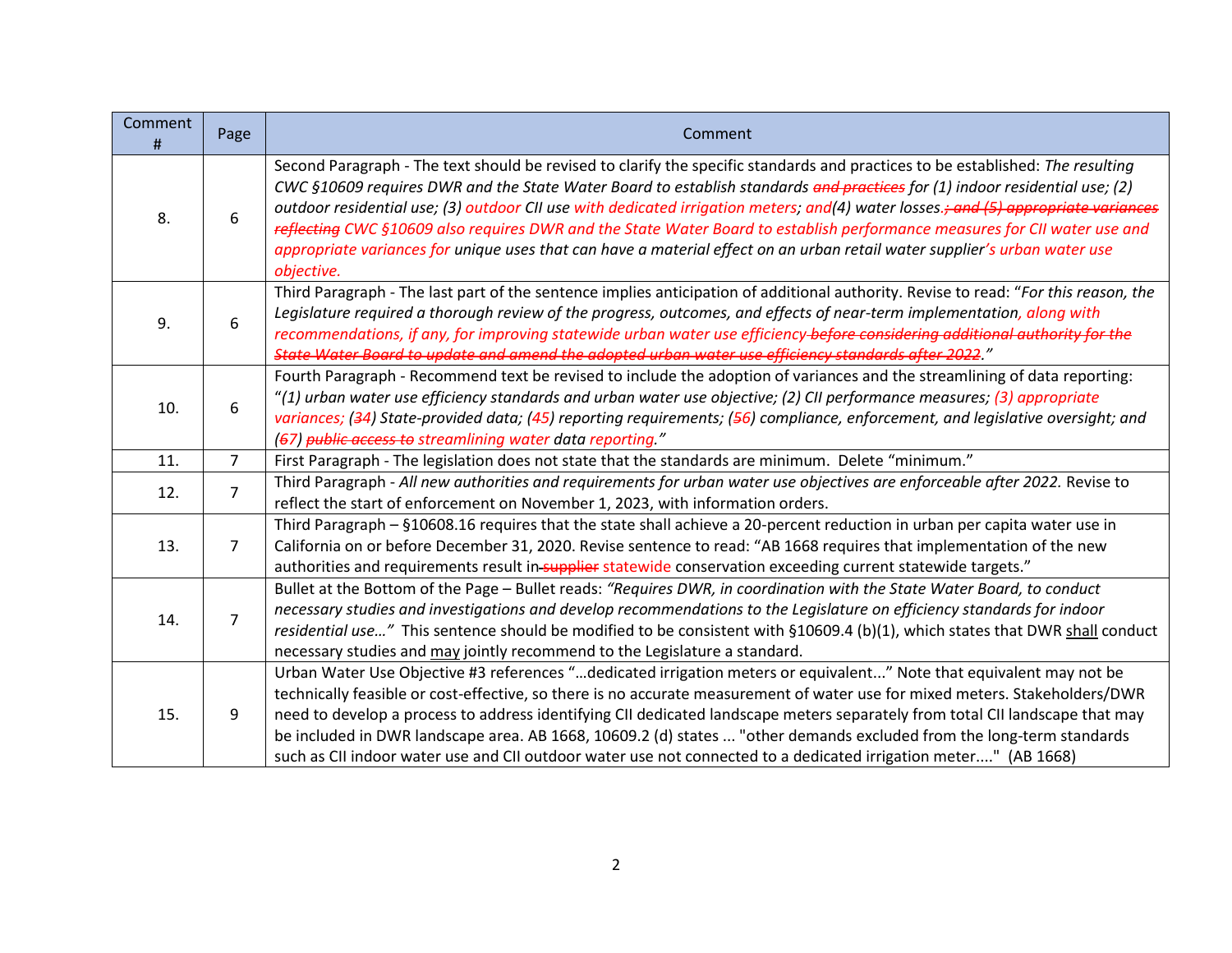| Comment<br>$\sharp$ | Page | Comment                                                                                                                                                                                                                                                                                                                                                                                                                                                                                                                                                                                                                                                                                                                                    |
|---------------------|------|--------------------------------------------------------------------------------------------------------------------------------------------------------------------------------------------------------------------------------------------------------------------------------------------------------------------------------------------------------------------------------------------------------------------------------------------------------------------------------------------------------------------------------------------------------------------------------------------------------------------------------------------------------------------------------------------------------------------------------------------|
| 16.                 | 9    | Third Paragraph - Recommend deleting the sentence: "The urban retail water supplier will then be in a better position to help<br>reduce water use in excess of that needed to accomplish its intended water use objective." The report is on the previous year<br>and year-to-year compliance will vary based on weather conditions. Previous year info does not necessarily put a supplier in a<br>better position to reduce water use.                                                                                                                                                                                                                                                                                                   |
| 17.                 | 11   | First Bullet Under Annual Water Use Report - Calculation for urban water use objective does not include potable reuse<br>incentive. Needs to be included per §10609.20.                                                                                                                                                                                                                                                                                                                                                                                                                                                                                                                                                                    |
| 18.                 | 12   | Flow Chart - UWMP Supplement Incorporating Other Water Use Efficiency Standard Implementation. This flow chart is very<br>helpful but the description of the document shown is misleading and should be changed: By Jul. 1, 2021 - UWMP Update<br>Incorporating Water Loss Standard Implementation. and Demand Management to Meet 2027 Urban Water Use Objective By<br>Jan. 1, 2024 - UWMP Supplement Incorporating Demand Management to Meet 2027 Urban Water Use Objective. Other Water<br><b>Use Efficiency Standard Implementation</b>                                                                                                                                                                                                 |
| 19.                 | 16   | Current title of section "PUBLIC ACCESS TO DATA" does not match intent of the bill. Revise to: PUBLIC ACCESS TO DATA<br>"STREAMLINING OF WATER DATA REPORTING. SB 606 and AB 1668 include additional requirements for public access to data<br>and their use streamlining the reporting of water data."                                                                                                                                                                                                                                                                                                                                                                                                                                    |
| 20.                 | 18   | Milestone Schedule - Oct 1, 2021 - DWR recommends standards for outdoor residential use, landscape irrigation, and unique<br>urban water use variances. Oct 1 - DWR recommends standards for outdoor residential use, CII dedicated landscape irrigation,<br>and unique urban water use variances.                                                                                                                                                                                                                                                                                                                                                                                                                                         |
| 21.                 | 18   | Milestone Schedule - 2021 - DWR will also need to provide CII dedicated meter irrigable areas otherwise retailers won't have<br>the necessary info to calculate their target objectives.                                                                                                                                                                                                                                                                                                                                                                                                                                                                                                                                                   |
| 22.                 | 18   | Milestone Schedule - Jul 1, 2025 forward - State Water Board may issue conservation order to urban retail water supplier. Date<br>is wrong, correct as follows: HH 4 Nov 1 forward – State Water Board may issue conservation order to urban retail water<br>supplier.                                                                                                                                                                                                                                                                                                                                                                                                                                                                     |
| 23.                 | 18   | Milestone Schedule - In the table under 2024, it should clarify that: "Urban water suppliers adopt and submit to DWR the<br>supplement to the adopted 2020 UWMPs on water demand management measures to be implemented by 2027." It should<br>remain consistent throughout the Primer. Legislative Counsel issued an oral opinion on this specification due to how vague<br>§10631(e)(1)(B) of SB 606 was concerning the 2027 date in statute. It is important to clarify how many years' in the future<br>urban water suppliers must submit information to DWR. In this case, the narrative and supplement to a supplier's 2020 plan<br>are due in 2024. Suppliers should know to prepare and provide the correct information up to 2027. |
| 24.                 | 18   | Milestone Schedule - Clarify for 2024 that urban water suppliers only need to report on DMMs implemented to achieve the<br>objective, not on all DMMs.                                                                                                                                                                                                                                                                                                                                                                                                                                                                                                                                                                                     |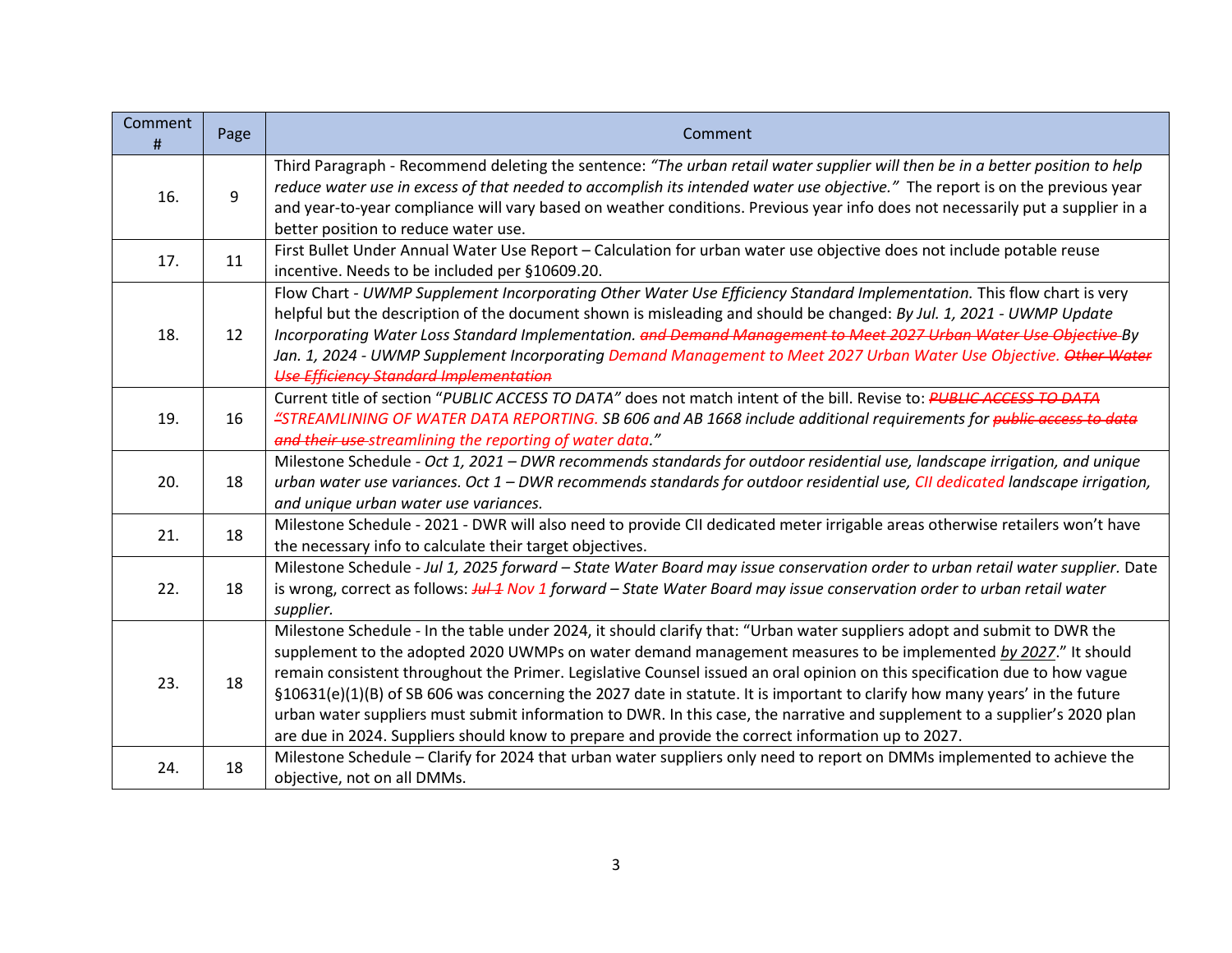| Comment<br># | Page       | Comment                                                                                                                                                                                                                                                                                                                                                                                                                                                                                                                                                                                                                                                |
|--------------|------------|--------------------------------------------------------------------------------------------------------------------------------------------------------------------------------------------------------------------------------------------------------------------------------------------------------------------------------------------------------------------------------------------------------------------------------------------------------------------------------------------------------------------------------------------------------------------------------------------------------------------------------------------------------|
| 25.          | 18 &<br>20 | Under the section on Feasibility Study for Estimating Water Loss Reporting Requirements, please also include the language<br>from §10608.35(c): "In conducting necessary studies and investigations and developing its recommendation, the department<br>shall solicit broad public participation from stakeholders and other interested parties."                                                                                                                                                                                                                                                                                                     |
| 26.          | 22         | First paragraph - Consistent with the 2017 Framework report (page 3-11), please acknowledge that some urban water suppliers<br>were prepared for the historic 2012 through 2016 drought and already had strong shortage response plans.                                                                                                                                                                                                                                                                                                                                                                                                                |
| 27.          | 23         | Last Sub-Bullet - Requirements described in paragraph only apply to basins not adjudicated. Revise text to read: "If<br>groundwater is identified as an existing or planned source of water supply, include the current version of any groundwater<br>sustainability plan or alternative adopted for SGMA compliance or any other specific authorization for groundwater<br>management, and, for basins that have not been adjudicated, actions taken by the supplier in coordination with groundwater<br>sustainability agencies or groundwater management agencies to maintain or achieve sustainable groundwater conditions."                       |
| 28.          | 26         | Milestone Schedule - Please include the completion date for DWR's guidelines on preparation of the annual water shortage<br>assessment. June 2019 will come very quickly, and agencies need to have adequate time to prepare the assessment, especially<br>for regions that have to coordinate between wholesale and retail agencies.                                                                                                                                                                                                                                                                                                                  |
| 29.          | 26         | Milestone Schedule - Should include §10632.1 of SB 606 which clarifies the following for urban water suppliers using<br>imported water from the State Water Project: "An urban water supplier that relies on imported water from the State<br>Water Project or the Bureau of Reclamation shall submit its annual water supply and demand assessment within 14<br>days of receiving its final allocations, or by June 1 of each year, whichever is later." It is essential that suppliers<br>understand the difference in requirements based on their water supply.                                                                                     |
| 30.          | 32         | Second Paragraph - The use of "consideration of" makes it sound like the State agencies may not consider having<br>broad stakeholder engagement, suggest to revise to be consistent with §10609.18: "This work and communication<br>will include (1) consideration of broad stakeholder engagement,"                                                                                                                                                                                                                                                                                                                                                   |
| 31.          | 33         | Schedule for 2021 includes "Local Data for Calculating Urban Water Use Objectives." What is this referring to?<br>Please explain/reword to clarify the specific requirement.                                                                                                                                                                                                                                                                                                                                                                                                                                                                           |
| 32.          | 36         | Third Row - There should be a clarification that incorporates the following information:<br>§10609.6(c) states, "The department shall not recommend standards pursuant to this section until it has conducted<br>pilot projects or studies, or some combination of the two, to ensure that the data provided to local agencies are<br>reasonably accurate for the data's intended uses, taking into consideration California's diverse landscapes and<br>community characteristics." Urban water suppliers should be informed of these pilot projects or studies to prepare<br>to provide DWR information. This could prevent delay of implementation. |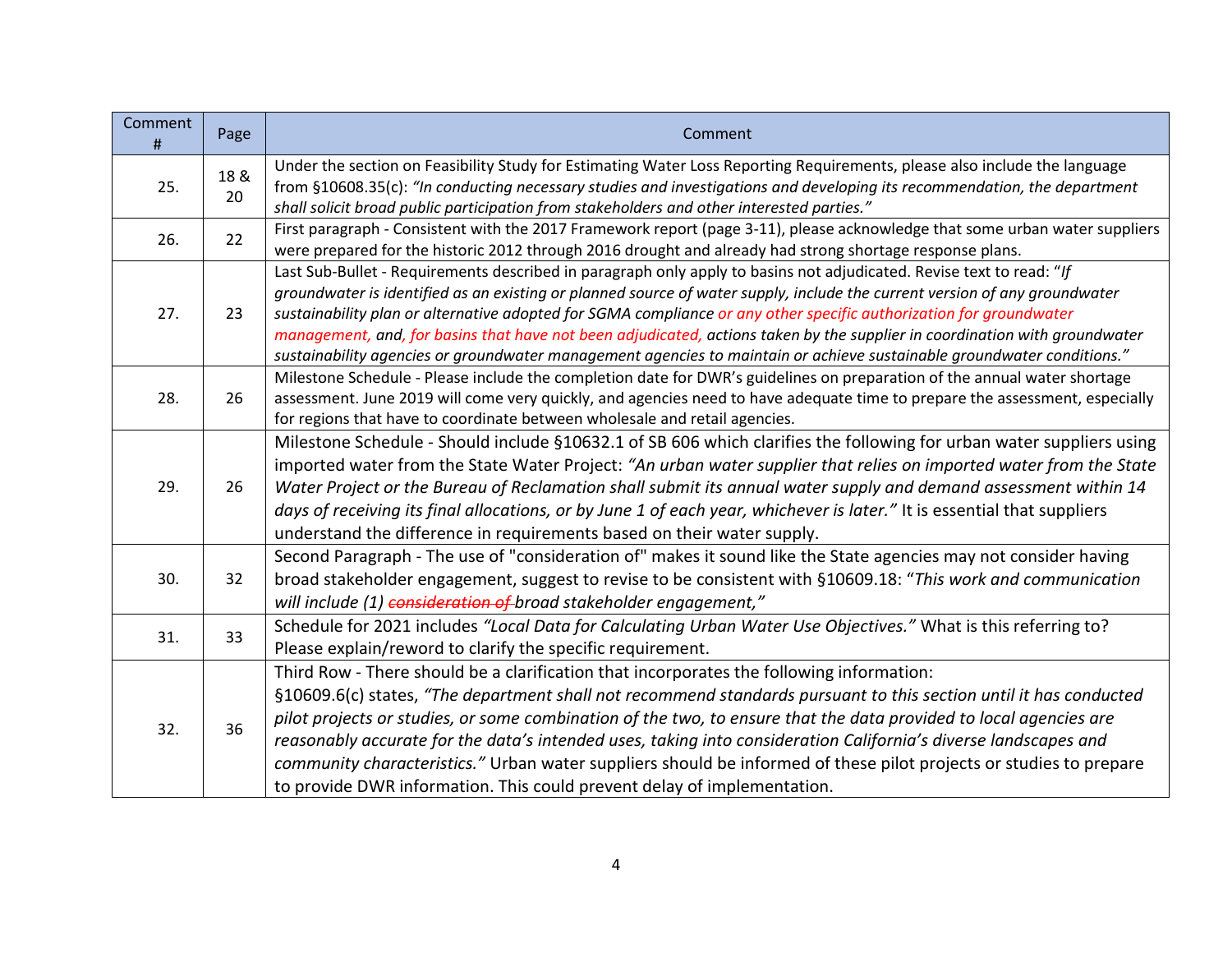| Comment<br>$\#$ | Page | Comment                                                                                                                                                                                                                                                                                                                                                                                                                                                                                                                                                                                                                                     |
|-----------------|------|---------------------------------------------------------------------------------------------------------------------------------------------------------------------------------------------------------------------------------------------------------------------------------------------------------------------------------------------------------------------------------------------------------------------------------------------------------------------------------------------------------------------------------------------------------------------------------------------------------------------------------------------|
| 33.             | 36   | Entire Table - DWR should revisit this table to ensure that the Stakeholders/Public involvement (or "PP") is<br>adequately represented. §10609.18 states that: "The department and the board shall solicit broad public<br>participation from stakeholders and other interested persons in the development of the standards and the adoption<br>of regulations pursuant to this chapter." The actions listed in the table related to both conducting the studies and<br>adoption of the associated regulations must include public participation or "PP."                                                                                   |
| 34.             | 42   | Row Two - "§10608.34(i)" should be removed from the "CWC Section" column and into the "Related Existing<br>Authorities and Requirements" column. This citation is existing law from SB 1171 in 2016. The "CWC Section"<br>column guides readers to believe that these citations are from the newly enacted AB 1668 and SB 606. The "Related<br>Existing Authorities and Requirements" column leads readers to believe that these citations are existing law.<br>Including this change could help avoid confusion and will add to consistency throughout the Primer.                                                                         |
| 35.             | 48   | Table B-1, Task 1 - The date of January 1, 2019, does not exist in §10609.28 of SB 606 it also does not require the<br>adoption of regulation but allows adoption. We would appreciate clarification as to if the date is self-imposed or<br>existing law. If it is existing law, we would appreciate the citation. We also request that consideration be given to<br>streamlining reporting and evaluating the benefits of modifying the timing and frequency of reporting.                                                                                                                                                                |
| 36.             | 48   | Table B-1, Task 2 - We would appreciate a more solid deadline for preparation of the guidelines, forms and web<br>portal for the annual assessments.                                                                                                                                                                                                                                                                                                                                                                                                                                                                                        |
| 37.             | 48   | Table B-1, Task 3 - CWC does not specify a deadline, but the start date shown is July 2019. Suggest this is completed<br>as soon as possible (and much sooner than July 2019) since all monthly and annual reports will be impacted by the<br>streamlining efforts.                                                                                                                                                                                                                                                                                                                                                                         |
| 38.             | 48   | Table B-1, Task 4 – Revise deadline to read: Annually on September 430; starting 2019.                                                                                                                                                                                                                                                                                                                                                                                                                                                                                                                                                      |
| 39.             | 48   | Table B-1, Task 6 - We are unsure of what the citation §10631(d)(3)(C) relates to in relation to the date and action<br>listed in the Primer, as the following is the language referenced: "In the plan due July 1, 2021, and in each update<br>thereafter, data shall be included to show whether the urban retail water supplier met the distribution loss standards<br>enacted by the board pursuant to Section 10608.34." The deadline for Task #6 is also confusing as the citation for AB<br>1668, §10609.2, gives a date of June 30, 2022. If this is a self-imposed deadline, we would appreciate that distinction<br>from statute. |
| 40.             | 48   | Table B-1, Task 7 - The deadline to "Update UWMP Guidebook and Templates" is listed as "Fall 2020 (sufficient<br>time prior to July 2021 reporting deadline)." This is not sufficient time as we will already have a draft UWMP report<br>completed by Fall 2020. Suggest this be completed by Summer 2020.                                                                                                                                                                                                                                                                                                                                 |